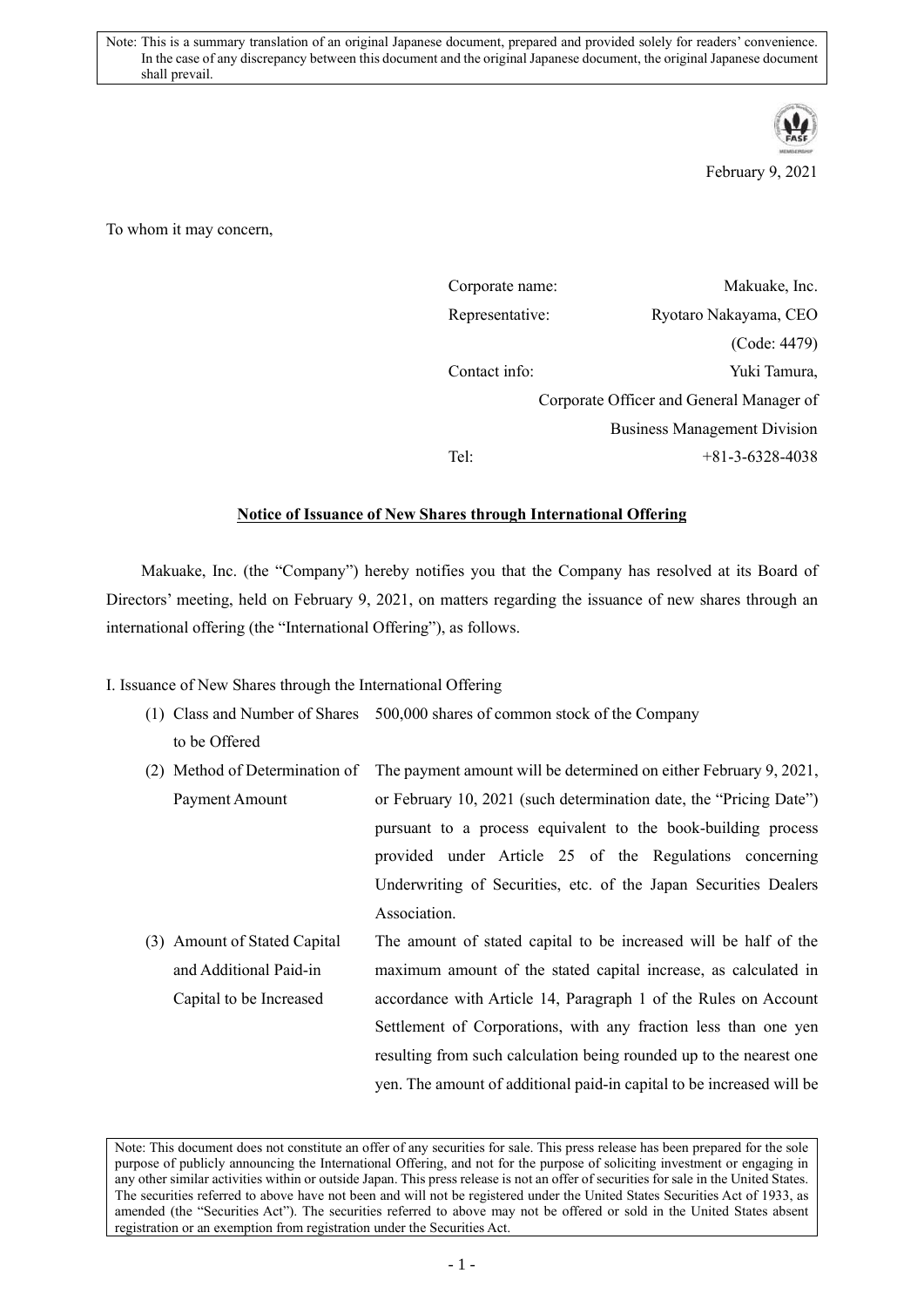Note: This is a summary translation of an original Japanese document, prepared and provided solely for readers' convenience. In the case of any discrepancy between this document and the original Japanese document, the original Japanese document shall prevail.

|                            | the amount obtained by subtracting the relevant amount of stated   |
|----------------------------|--------------------------------------------------------------------|
|                            | capital to be increased from the relevant maximum amount of stated |
|                            | capital increase.                                                  |
| (4) Method of Offering     | The International Offering will be made in overseas markets,       |
|                            | primarily in Europe and Asia (excluding the United States and      |
|                            | Canada)                                                            |
| (5) Date of Payment        | February 24, 2021                                                  |
| (6) Date of Share Delivery | February 25, 2021                                                  |
|                            |                                                                    |

## <Reference>

| 1. Total Number of Issued Shares Before and After the Issuance of New Shares |                   |
|------------------------------------------------------------------------------|-------------------|
| Current total number of issued shares:                                       | 11,714,700 shares |

(as of January 31, 2021)

Number of shares to be issued by the issuance of new shares: 500,000 shares 500,000 shares

Total number of issued shares after the issuance of new shares: 12,214,700 shares

Note: As the Company has issued stock acquisition rights, the number of shares issued upon exercise of the stock acquisition rights on and after February 1, 2021, is not included in the total number of issued shares after the issuance of new shares.

## 2. Use of Proceeds

The net proceeds from the issuance of new shares, which are estimated to be approximately ¥3,715 million, will be used for the following:

- (1) ¥1,115 million as advertising and promotion costs to reinforce the branding of "Makuake" to be used by September 2023;
- (2) ¥900 million as costs for the recruitment and employment of personnel for the purpose of strengthening the organization primarily through maintaining and improving the quality assurance system in connection with the business expansion to be used by September 2023;
- (3) ¥1,000 million as system development costs to be used by September 2023; and
- (4)  $\angle$  ¥700 million as M&A and capital alliances in order to enhance the ecosystem of "Makuake" to be used by September 2022.

In respect of the usage of funds under (4) above, in the event that the Company has not conducted M&A and/or the capital alliances requiring the above amount of expenditure during the period described above, it plans to apply the remainder towards either in-house system development or investment in advertising.

The amount of the estimated net proceeds was calculated based on the closing price of the shares of common stock of the Company on the Tokyo Stock Exchange, Inc. during regular trading on Monday,

Note: This document does not constitute an offer of any securities for sale. This press release has been prepared for the sole purpose of publicly announcing the International Offering, and not for the purpose of soliciting investment or engaging in any other similar activities within or outside Japan. This press release is not an offer of securities for sale in the United States. The securities referred to above have not been and will not be registered under the United States Securities Act of 1933, as amended (the "Securities Act"). The securities referred to above may not be offered or sold in the United States absent registration or an exemption from registration under the Securities Act.